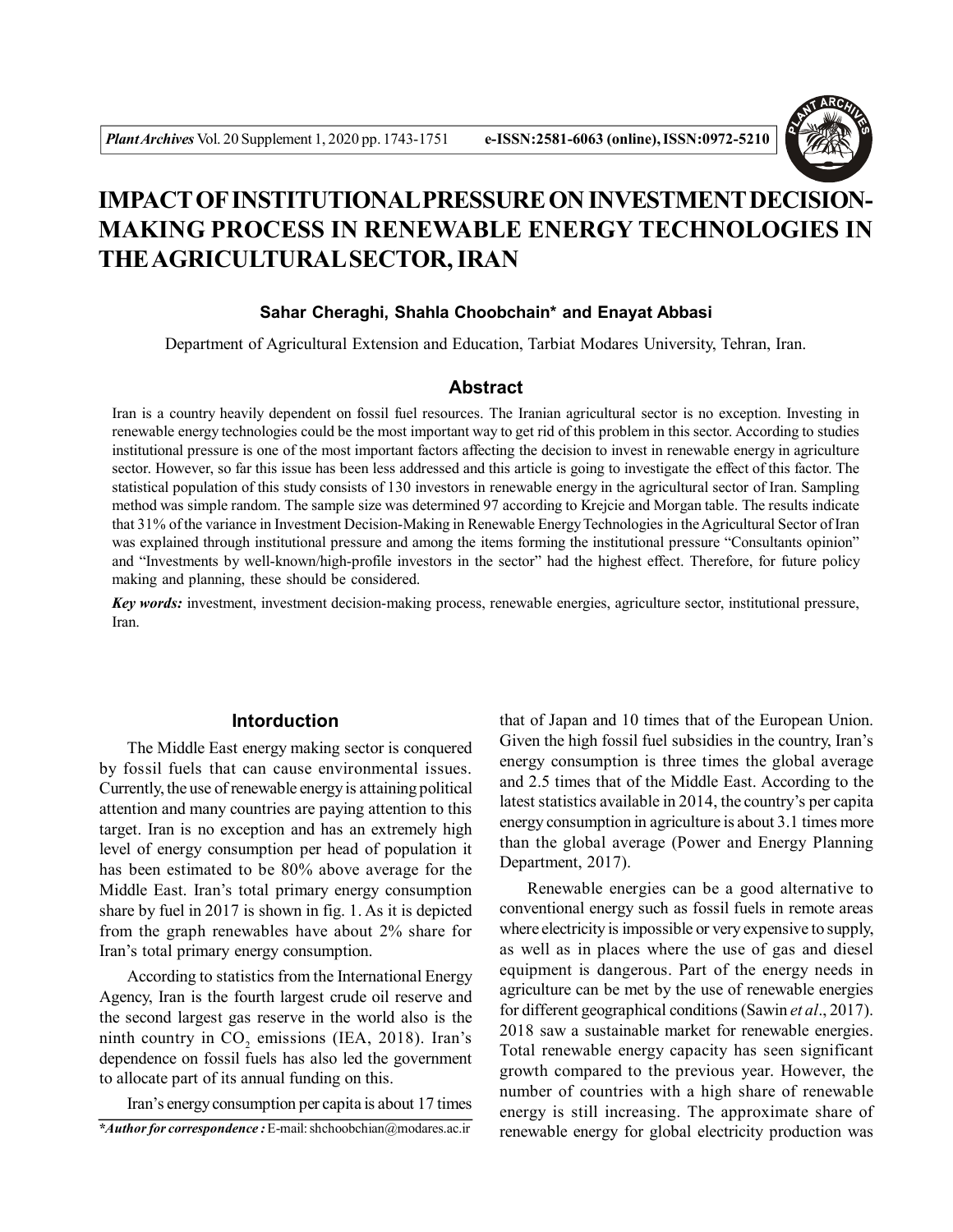estimated about 26%, while renewable power plants are much more economical in 2018 than fossil fuels.

Fig. 3, shows the share of renewable energies in total final energy consumption, which is about 28%.

Today, the world's energy is mainly supplied by different types of fossil fuels such as coal, oil and natural gas. About 80% of the world's total energy consumption is generated by fossil fuels (REN21, 2019). Excessive and inappropriate use of fossil energy sources leads to negative consequences such as deforestation, soil erosion,



**Fig. 1:** Iran's total primary energy consumption share by fuel in 2017. (EIA, 2018).



**Fig. 2:** Estimated Renewable Energy Share of Global Electricity Production, End-2018. (REN21, 2019).

declining soil productivity, increased greenhouse gas emissions and the spread of various diseases in humans (Afsharzhade *et al*., 2016). Also, due to the increased carbon dioxide accumulation in the lower layers of the atmosphere climate change had happened and the results are floods, heavy rainfall and drought so each country is responsible for reducing these damaging effects by improving the quality of energy sources if possible by replacing renewable energies with fossil fuels (Mostafaeipour *et al*., 2016).

Yet despite Iran's high potential for renewable energy, the share of these types of energy in the country's energy basket is only 2%. Iran has an area of about 1648195 square kilometers and a population of about 80 million people. The highest level of land is in arid and semi-arid climates with average annual precipitation of 250 mm and average temperature in summer and winter from 19-38°C and 10-25°C, respectively (SATBA, 2018). Due to specific geographical conditions and having 300 sunny days, it has the potential to use hydroelectric, wind, solar, geothermal and biomass energy and in this regard agriculture is one of the most important economic sectors of the country. There are many potentials and favorable areas for the development and utilization of renewable energies. In this sector, energy is consumed as a productive input. Therefore, timely, reliable and inexpensive supply of energy is of particular importance in increasing production, reducing production costs and thereby increasing non-oil exports (Najafi *et al.*, 2015). Today, the use of energy in agricultural activities is inevitable and renewable energies can be a good replacement for conventional fuels.

## **World Investment in Renewable Energy Technology**

Total investment in renewable energy worldwide in 2017 was approximately \$ 279.8 billion, which represents a 2.07 percent increase from \$ 274 billion in 2016. As presented in fig. 2, according to the latest statistics in 2017, investment in China, Europe, USA, Asia and Oceania except for China and India, America continent except for USA and Brazil, India, Middle East and Africa and Brazil has increased by 45% (126.6 billion dollars), 15% (40.9 billion dollars), 14% (40.5 billion dollars), 11% (31.4 billion dollars), 5% (13.4 billion dollars), 4% (10.9 billion dollars), 4% (10.1 billion dollars) and 2% (6 billion dollars), respectively compared to 2016 (UNEP, 2018).

According to fig. 5, the maximum level of investment is related to solar energy with 161 billion dollars. The extent of investment in other resources including Wind energy, Biomass and waste, Small hydro, Biofuels, Geothermal and Marine has been 107, 5, 5, 2, 2 and 0.2 billion dollars, respectively (UNEP, 2018).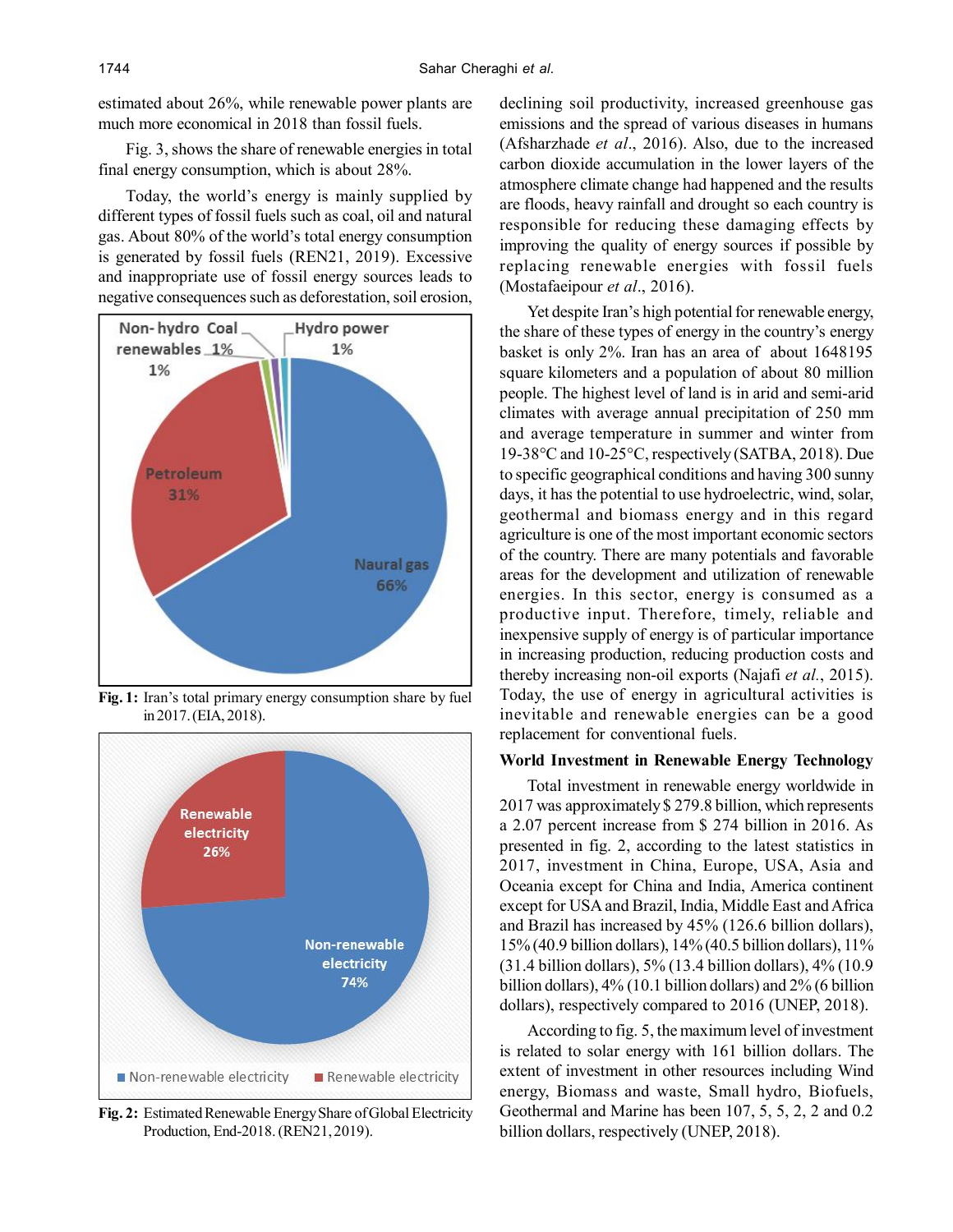| <b>Tittle</b>                                        | <b>Researchers</b>     | <b>Variable</b>                                  |
|------------------------------------------------------|------------------------|--------------------------------------------------|
| Effects of institutional pressures on information    | Ravichandran           | institutional ressures, information              |
| technology investments: An empirical investigation   | <i>et al.</i> , (2009) | technology investments                           |
| The impact of behavioral factors in the renewable    | Masini and             | a priori beliefs, policy preferences             |
| energy investment decision making process:           | Menichetti             | and attitude toward technological risks          |
| Conceptual framework and empirical findings.         | (2012)                 |                                                  |
| The Process of Decision Making and the Evaluation    | Ali and                | 1. Analysis and planning, 2. Evaluation of costs |
| of Investment Projects in Information Technology     | Younes                 | and benefits, 3. Project selection and implemen- |
|                                                      | (2012)                 | tation and 4. Post-implementation evaluation.    |
| Renewable energy investment in Malaysia: An          | Mat Husin              | prior belief (ensuring the effectiveness of      |
| integrated model in evaluating public decision       | and                    | existing policies and ensuring technological     |
| making process                                       | Alrazi,                | adequacy), organizational pressure               |
|                                                      | 2017                   | (organizational pressure from colleagues         |
|                                                      |                        | and Consultants and reports from technical       |
|                                                      |                        | information), attitudes to new technological     |
|                                                      |                        | innovations and knowledge of using               |
|                                                      |                        | renewable energy technology                      |
| Investigating the role of promoting the localization | Mirdamadi              | Impacts of Channels and Mass Media               |
| of new energies                                      | et al., 2015           | on promoting the new energies                    |
| Barriers to investment in utility-scale variable     | Hu <i>et al.</i> ,     | Integrated investment                            |
| renewable electricity(VRE) generation projects       | 2018                   | decision-making process                          |
| Country factors and the investment decision-         | Amar                   | SWF investment decision-making process           |
| making process of sovereignwealth funds              | et al., 2019           |                                                  |

**Table 1:** Studies Related to Investigating the Factors Affecting Investment Decisions.

### **Process of renewable energy production in Iran**

According to Iran's energy balance sheets, renewable energy production in the country includes Biofuels, Geothermal, hydro energy, solar and wind energy. However, the cost of producing one megawatt of energy from a solar power source has dropped from \$ 1.5 million in 2016 to \$ 600,000 in 2018. Given that the cost of energy production from renewable sources has dropped significantly in recent years, the private sector tends to invest more in this sector. Iran expects to generate

5,000 MW of renewable energy by 2020 and expects to generate 4,000 MW of this from wind power.

#### **Investment decision making process**

Investment decisions are made by investors. Investors usually invest with technical analysis and readiness. Investment decisions are often supported by important decision-making tools. Given that market information and factors systematically influence individuals' investment decisions as well as market outcomes (Jagongo and Mutswenje, 2014). Investment decision making is a

challenging activity for investors in a multi-dimensional environment. Given the complexity of the investment decisionmaking process, these decisions cannot be implemented quickly. Investors need to be smart in order to achieve their goals (Farooq and Sajid, 2015). The investment decision making process is a complex process that involves selecting a particular alternative after properly evaluating all available options. Investors also need to be aware of new market events to gain knowledge and information related to investment decisions (Talha *et al.*, 2015).

Given the effective role of investment decision making in renewable energy technologies to protect the world,



**Fig. 3:** Estimated Renewable Share of Total Final Energy Consumption, 2017. (REN21, 2019).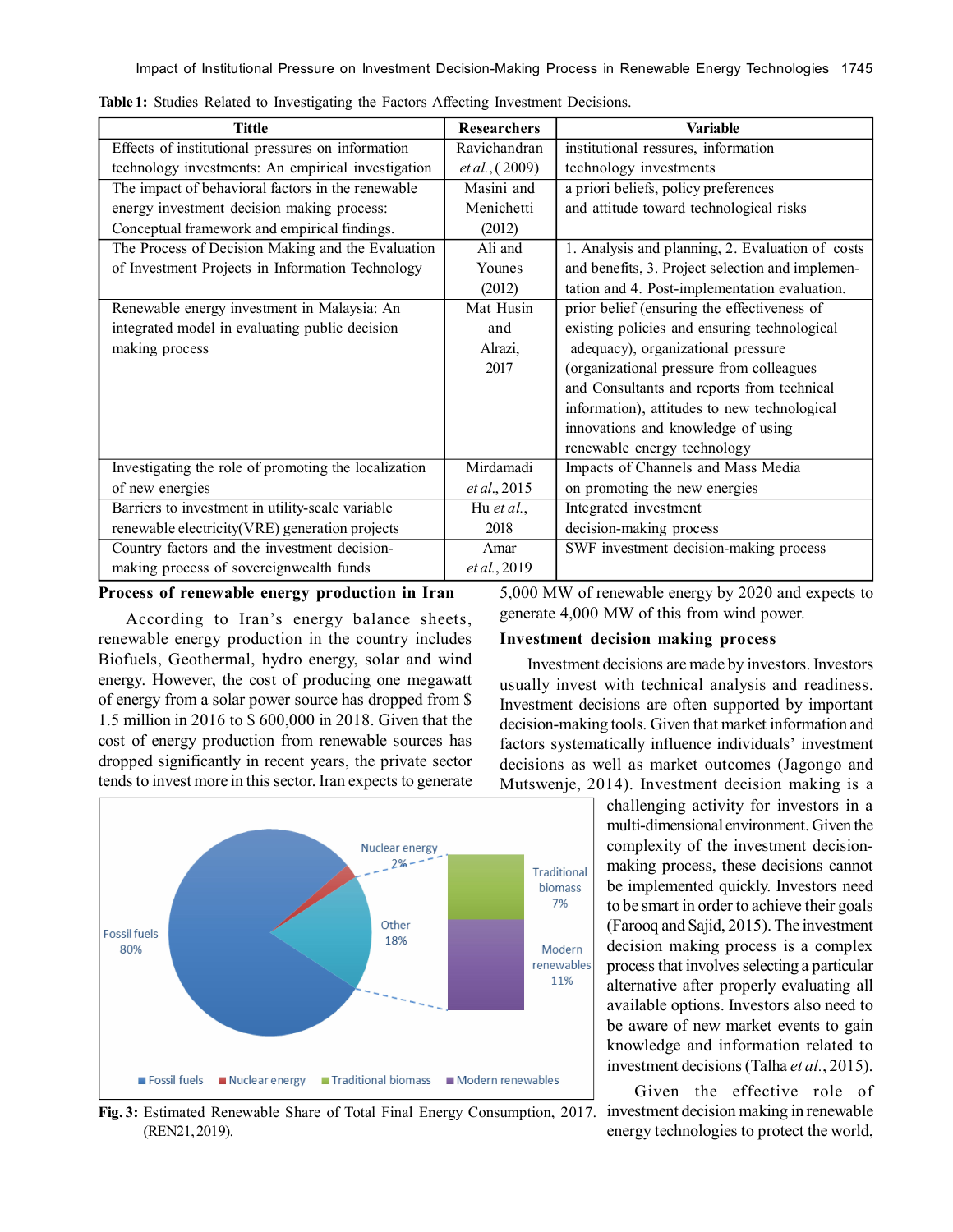| <b>Variables</b> | <b>Items</b>                                                            | <b>Source</b>                          | <b>Abbraviation</b>   |  |
|------------------|-------------------------------------------------------------------------|----------------------------------------|-----------------------|--|
|                  | Investment decision making process ( $\alpha$ =0.87, AVE=0.51, CR=0.82) |                                        |                       |  |
|                  | 1. I will achieve my goals by decision making to                        | Amar et al., 2019;                     | DM1                   |  |
|                  | investment in renewable energy in agriculture sector                    | Ali and Younes, 2012; Hu et al., 2018  |                       |  |
|                  | 2. I consider the assessment of the support and                         | Amar et al., 2019;                     | DM2                   |  |
|                  | after-sales services in my investment decision                          | Ali and Younes, 2012;                  |                       |  |
|                  | making process.                                                         | Hu et al., 2018)                       |                       |  |
| Investment       | 3. I have access to enough capital to invest in                         | Amar et al., 2019;                     | DM3                   |  |
| decision         | renewable energy in the agricultural sector.                            | Ali and Younes, 2012; Hu et al., 2018  |                       |  |
| making           | 4. I consider the initial risk of investment in                         | Amar et al., 2019;                     | DM4                   |  |
|                  | renewable energy in the agricultural sector.                            | Ali and Younes, 2012; Hu et al., 2018) |                       |  |
|                  | 5. I consider the economic assessment of                                | Amar et al., 2019;                     | DM5                   |  |
|                  | investment in renewable energy in the                                   | Ali and Younes, 2012; Hu et al., 2018, |                       |  |
|                  | agricultural sector.                                                    | Mat Husin and Alrazi, 2017             |                       |  |
|                  | Institutional pressure ( $\alpha$ =0.92, AVE=0.57, CR=0.88)             |                                        |                       |  |
|                  | $\overline{1.}$ NGOs roles                                              | (Masini & Menichetti, 2013)            | Pressure1             |  |
|                  | 2. Investments by well-known/high-profile                               | (Masini & Menichetti, 2013)            | Pressure <sub>2</sub> |  |
|                  | investors in the sector.                                                |                                        |                       |  |
|                  | 3. Consultants 'opinion                                                 | (Masini & Menichetti, 2013)            | Pressure3             |  |
| Institutional    | 4. Channels and Mass Media                                              | (Mirdamadi et al., 2015)               | Pressure4             |  |
| pressure         |                                                                         | (Fangjun et al., 2019)                 |                       |  |
|                  | 5. Technical reports                                                    | (Masini & Menichetti, 2013)            | Pressure <sub>5</sub> |  |
|                  | Laws and regulations to strengthen the<br>6.                            | (Masini & Menichetti, 2013;            | Pressure6             |  |
|                  | company's environmental adjustment                                      | Lu et al., 2018)                       |                       |  |

**Table 2:** Survey items and Cronbach's alpha, AVE and CR coefficients.

the role of factors influencing this process is discussed.

 Many studies have been conducted to investigate the factors affecting investment decisions. Some of them are mentioned in table 1.

A review of the literature shows that institutional pressure is a very important factor in the investment decision process. Institutional pressure is consist of "NGOs roles, Investments by well-known/high-profile investors in the sector, Consultants 'opinion, Channels and Mass Media, Technical reports and Laws and regulations to strengthen the company's environmental adjustment (Masini and Menichetti, 2013; Lu *et al*., 2018).



**Fig. 4:** Global new investment in renewable energy by region, 2017, \$BN (UNEP, 2018).

Previous models have examined the set of variables that influence investment decision making in renewable energy technology and non of them studied the role of institutional pressure alone, moreover, none of the previous models specifically addressed investment decision making in renewable energy technology in agricutural sectors, which is one of the innovations of the present research.

The overall purpose of this study was investigating the role of institutional pressure on the decision process of investing in renewable energy in the agricultural sector of Iran. Understanding the status of investment decision making processes in renewable energy in the agricultural sector was among the specific objectives.



**Fig. 5:** Global new investment in renewable energy by sector, 2017, \$BN (UNEP, 2018)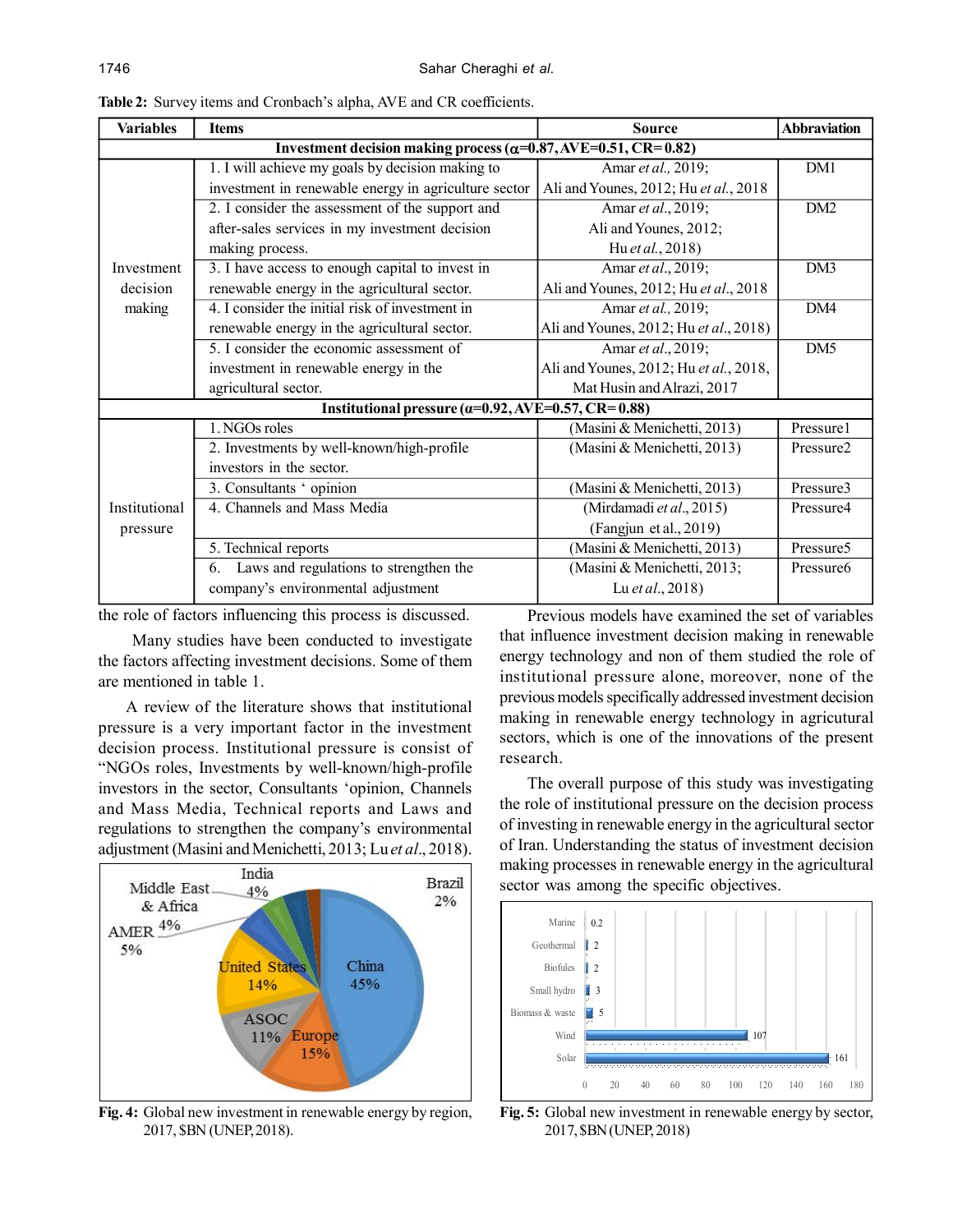| <b>Varialbe</b> | Category          | Fregnancy | Percentage | <b>Mode</b>  |
|-----------------|-------------------|-----------|------------|--------------|
| Gender          | Male              | 6.2       | 6          | Male         |
|                 | Female            | 93.8      | 91         |              |
| Educational     | Bachelor          | 27        | 27.8       |              |
|                 | Master            | 61        | 62.9       | Master       |
| degree          | Ph.D.             | 9         | 93         |              |
| Investment      | Solar energy      | 75        | 77.3       |              |
| in various      | Wind power        | 5         | 5.2        |              |
| renewable       | <b>Biomass</b>    | 3         | 3.1        |              |
| sources in the  | Hydropower        | 4         | 4.1        | Solar energy |
| agricultural    | Geothermal energy |           |            |              |
| sector          | All Sources       | 9         | 93         |              |

**Table 3:** Descriptive statistics of respondents.

**Table 4:** Descriptive statistics of respondents.

| Variable            | Category              | <b>Frequency</b> | Percentage | <b>Mean</b>    |
|---------------------|-----------------------|------------------|------------|----------------|
| Age (years)         | $X \leq 32$           | 33               | 34         |                |
| $Max=50$            | 32 < X < 41           | 43               | 43.3       | 36             |
| $Min=23$            | X > 63                | 22               | 22.7       |                |
| Experience          | X < 9                 | 65               | 86.6       |                |
| $Max=25$            | 9 < X < 17            | 28               | 11.3       | $\overline{7}$ |
| $Min=1$             | X > 17                | $\overline{4}$   | 2.1        |                |
| Initial Investment  | $X \leq 5300$         | 28               | 28.9       |                |
| (dollar)            | $5300 < X \leq 86001$ | 30               | 30.9       | 8200           |
| $Max=15000$         | $8600 < X \le 11900$  | 28               | 28.9       |                |
| $Min = 2000$        | X > 11900             | 11               | 11.3       |                |
| Monthly Profit      | $X \leq 900$          | 90               | 92.8       |                |
| (dollar)            | $900 < X \le 1700$    | 4                | 4.1        | 500            |
| $Max=2500$          | X > 1700              | 3                | 3.1        |                |
| $Min=100$           |                       |                  |            |                |
| Percentage of       | $X \leq 21\%$         | 28               | 28.9       |                |
| investment          | $21\% < X \leq 37\%$  | 52               | 53.6       |                |
| Renewable energy    | $37\% < X \leq 53\%$  | 16               | 16.5       |                |
| in the agricultural | $X > 53\%$            | 1                | 1          | 28%            |
| sector              |                       |                  |            |                |
| $Max=5\%$           |                       |                  |            |                |
| $Min=70\%$          |                       |                  |            |                |



**Fig. 6:** The Status of Investment Decision Making Processes in Renewable Energy in the Agricultural Sector.

# **Materials and Methods**

The statistical population of this study consists of 130 investors of companies active in renewable energy in the agricultural sector throughout Iran. Simple random sampling method was used. The sample size was 97 according to Krejcie and Morgan table (Krejcie and Morgan, 2003). In this research part of the information is obtained through library study and access to scientific documents and resources and other sections were collected using a questionnaire, after researching the theoretical understanding of the decision-making process of investment in renewable energies in the agricultural sector and institutional pressure and taking into account the specific goals, the questionnaire items were designed in different dimensions and after designing the questionnaire and correcting and validating it, the final questionnaire was provided to the respondents.

# **Results and Discussion**

According to the results 91% and 6% of respondents were male and female, respectively. About 63% of them had Master degree and 77.3% of them invest in solar energy. Most of them had an age range of 32-41 years old (43.3%) and most of them, 86.6% of them had nine years and less of experience. The maximum frequency for the initial capital of the studied companies ranged between 5300 and 8600 dollar (30.9%).

The maximum frequency of the monthly profit of investment of the studied companies was 900 dollar and less. Further, considering the percentage of share of investment in renewable energies in the agriculture sector, 53.6% of them lied within the range of 21 and 37% (Table 3 and Table 4).

**Table 5:** Status of Investment Decision Making Process in Renewable Energy in Iranian Agriculture Sector.

| Variable           | Level     | <b>Frequency</b> | Mod  |
|--------------------|-----------|------------------|------|
| Investment         | Low       | 19               |      |
| decision making    | Medium    | 24               | Good |
| process in         | Good      |                  |      |
| renewable energies | Excellent | 14               |      |
| Total              |           |                  |      |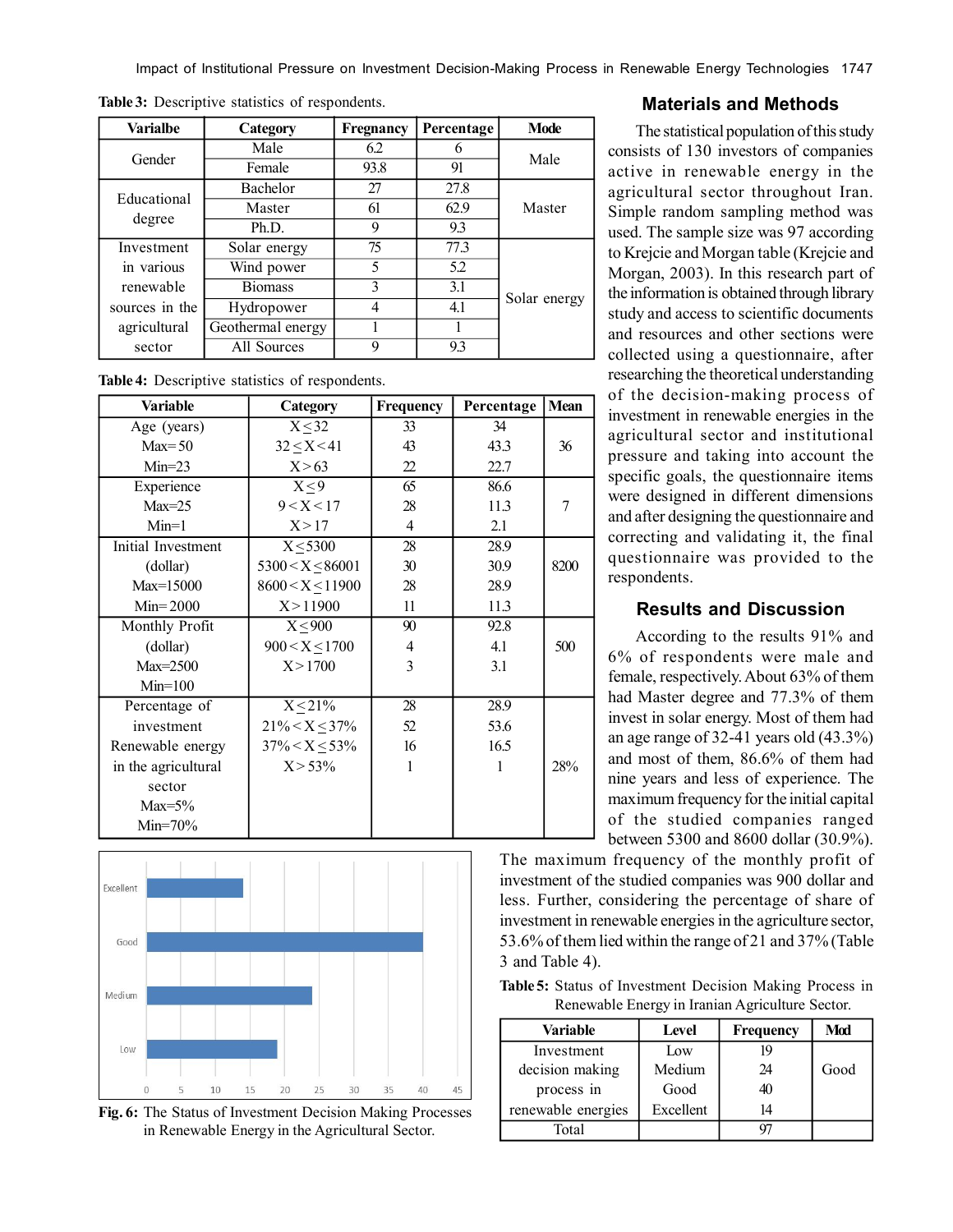

**Fig. 7:** Measurement model of investment decision making.

## **Description and Analysis of the Status of Investment Decision Making Process in Renewable Energy in Iranian Agriculture Sector**

The ISDM index was used to qualitatively describe the status of the investment decision-making process in the field of renewable energies in the agricultural sector. Given the overall status of the average of investment decision-making process in the field of renewable energies, was 14.45 and standard deviation was 4.27. The status of the investment decision-making process using the Standard Deviation of Mean (ISDM) formula is categorized as follows into four sections. Most people (40 people) were good and 14 were excellent.

- $A = Low: A < Mean SD$
- $B = Medium: Mean SD < B < Mean$
- $C = Good: Mean \leq C \leq Mean + SD$
- $D$  = Excellent: Mean + SD < D

The results of Pearson correlation test showed that there is a significant and positive relationship between Institutional pressure and investment decision making process in renewable energies at 99% level and this value is equal to 0.461. This implies a moderate correlation between the two factors of Institutional pressure and the investment decision-making process in renewable energies in the agricultural sector. In this way, the use of



**Fig. 8:** Institutional pressure Measurement Model.

**Table 5:** The relationship between the investment decision and organizational pressure.

| First                     | <b>Second</b>                 | <b>Type of</b> | Correlation    | Significance |
|---------------------------|-------------------------------|----------------|----------------|--------------|
| variable                  | variable                      | correlation 1  | coefficient(r) | level        |
| Institutional<br>pressure | Investment<br>decision making | Person         | $0.461**$      | 0.000        |

the ideas and opinions of consultants and individuals in investor's decision-making will be effective.

# **Measurement Models**

# **Measurement Model of Investment decision making**

According to the measurement model of the investment decision making process, the standardized factor loadings of all items were above 0.38 and the value of t was significant for all of them.

Prioritize items in order of highest factor loadings respectively are as fallow: "I will achieve my goals by decision making to investment in renewable energy in agriculture sector", "I consider the initial risk of investment in renewable energy in the agricultural sector.", "I consider the economic assessment of investment in renewable energy in the agricultural sector", "I have access to enough capital to invest in renewable energy in the agricultural sector", "I consider the assessment of the support and after-sales services in my investment decision making process". The results of this model were in agreement with all the proposed fit indices.

# **Measurement Model of Institutional pressure**

According to the institutional pressure measurement model, standardized factor loadings of all items were above 0.59 and t values were significant for all of them. Prioritizing items based on the maximum amount of factor loadings shows: "Consultants "opinion", "Investments by well-known/high-profile investors in the sector", "Channels and Mass Media", "Technical reports", "NGOs roles", "Laws and regulations to strengthen the company's environmental adjustment", respectively. The results showed that the proposed model fit all the proposed fit indices.

# **Structural Model of Research**

In examining the structural part of the model, relationships between internal and external latent variables are considered. The purpose here is to determine whether the theoretical relationships between the variables in the conceptual framework formulation have been confirmed by the data or not. In addition, the relative effects of independent variable on the latent variables can be examined.

In this section, after providing measurement models for each variable, the general model of research regarding the effect of independent variable (institutional pressure) on the dependent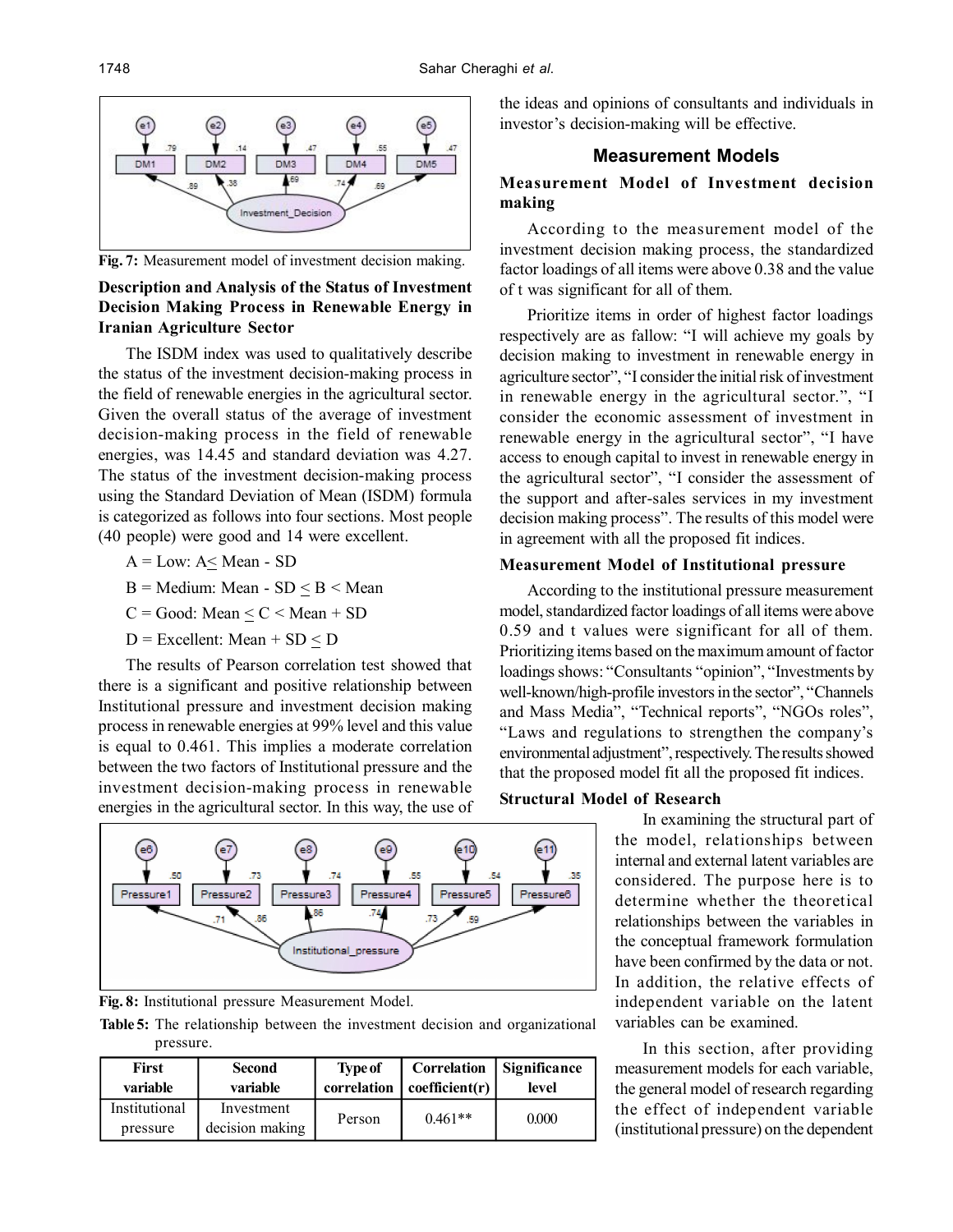| <b>Fit statistics</b>                           | *Fit values                    | <i>**</i> Research results |
|-------------------------------------------------|--------------------------------|----------------------------|
| Chi-square to degree of freedom ratio (CMIN/DF) | Less than 3                    | 0.601                      |
| Comparative fit index (CFI)                     | Larger than or equal to $0.90$ | 0.999                      |
| Goodness of fit index (GFI)                     | Larger than or equal to $0.90$ | 0.992                      |
| Normalized fit index (NFI)                      | Larger than or equal to $0.90$ | 0.989                      |
| Tucker-Lewis Index (TLI)                        | Larger than or equal to $0.90$ | 0.998                      |
| Incremental fit index (IFI)                     | Larger than or equal to $0.90$ | 0.999                      |
| Root Mean Square Error of Approximation (RMSEA) | Less than or equal to $0.90$   | 0.004                      |

**Table 6:** Goodness of fit statistics of measurement model of investment decision making.

**Table 7:** Goodness of fit statistics of measurement model of institutional pressure.

| <b>Fit statistics</b>                           | *Fit values                    | **Research results |
|-------------------------------------------------|--------------------------------|--------------------|
| Chi-square to degree of freedom ratio (CMIN/DF) | Less than 3                    | 1919               |
| Comparative fit index (CFI)                     | Larger than or equal to $0.90$ | 0.981              |
| Goodness of fit index (GFI)                     | Larger than or equal to $0.90$ | 0.958              |
| Normalized fit index (NFI)                      | Larger than or equal to $0.90$ | 0.962              |
| Tucker-Lewis Index (TLI)                        | Larger than or equal to $0.90$ | 0959               |
| Incremental fit index (IFI)                     | Larger than or equal to $0.90$ | 0.981              |
| Root Mean Square Error of Approximation (RMSEA) | Less than or equal to $0.08$   | 0.008              |

variable (Renewable Energy Investment Decision Making Process) were tested.

Given that the overall model of the study was of good diagnostic validity and reliability, (CMIN/DF), (CFI), (GFI), (NFI), (TLI), (IFI) and (RMSEA) were used to evaluate the model fit. Since the values of relative indices such as (CFI), (GFI), (NFI), (TLI) and (IFI) for the model were above 0.9, the general model of this study was



**Fig. 9:** Overall standardized fit of the model.

accepted. Finally, with respect to the RMSEA index, the overall model of the research is well-suited.

## **Structural model of the research**

The results show that the Structural model is appropriate and acceptable. According to the indices of fitness and the amount of variance explained by the independent variable, it was found that the external variable explains 31% of the variance in decision making

> in investment in renewable energies across the country.

As can be seen in the figure above, in the extended model of the impact of institutional pressure on the investment decision-making process in renewable energies, the studied components of the research are shown in conceptual model along with their respective markers.

According to the proposed model, the selected indicators in the components of the decision-making process of the investment in renewable energies models confirm their respective components correctly.

# **The total effect of independent variable on dependent variable**

According to the table 9, total effect of institutional pressure on investment decision making 0.56. And the regression equation is presented as follows.

Investment decision making  $= (0.86)$ × Institutional pressure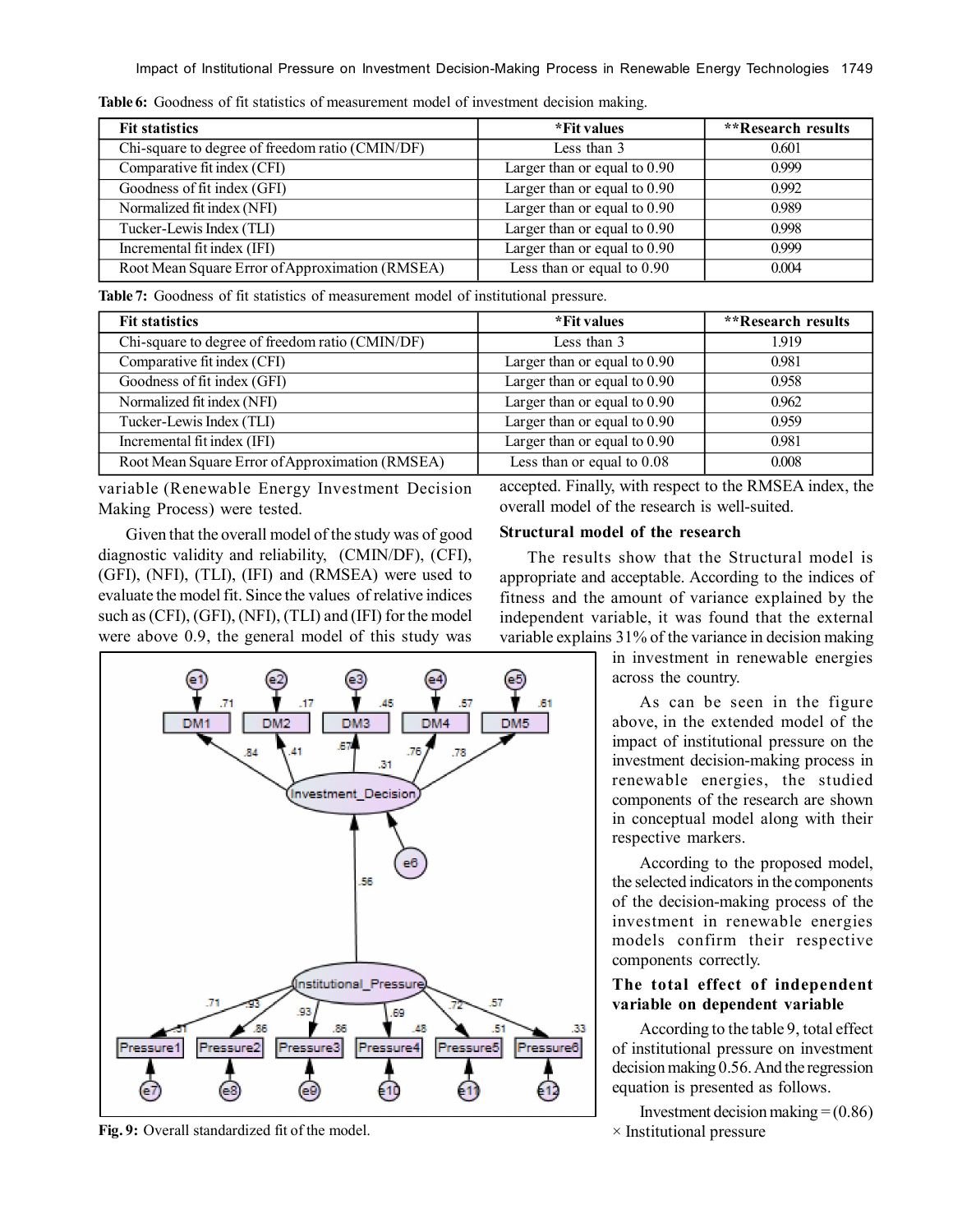**Table 8:** Goodness of fit statistics of measurement model of institutional pressure.

| <b>Fit statistics</b>                           | *Fit values                    | **Research results |
|-------------------------------------------------|--------------------------------|--------------------|
| Chi-square to degree of freedom ratio (CMIN/DF) | Less than 3                    | 1.675              |
| Comparative fit index (CFI)                     | Larger than or equal to $0.90$ | 0.92               |
| Goodness of fit index (GFI)                     | Larger than or equal to $0.90$ | 0.93               |
| Normalized fit index (NFI)                      | Larger than or equal to $0.90$ | 0.83               |
| Tucker-Lewis Index (TLI)                        | Larger than or equal to $0.90$ | 0.90               |
| Incremental fit index (IFI)                     | Larger than or equal to $0.90$ | 0.92               |
| Root Mean Square Error of Approximation (RMSEA) | Less than or equal to $0.08$   | 0.04               |

**Table 9:** Total effect of institutional pressure on investment decision making.

| Independent            | <b>Dependent</b>              | <b>Total</b> |
|------------------------|-------------------------------|--------------|
| variable               | variable                      | effect       |
| Institutional pressure | Investment decision<br>making | 0/56         |

Reference: Research Findings

The results show that the factor of institutional pressure directly influences the investment decision making process. In fact, getting information from experienced and prominent people, consultants' ideas and technical reports on renewable energy investment can help investors make the right decision and accelerate it. The results are in line with Mat Husin and Alrazi's, (2017) research. The results showed that there is a positive and significant relationship between institutional pressure and investment decision making process in renewable energies in agriculture. Therefore, it is recommended that appropriate actions be taken by identifying and recruiting experts and specialists and collaborating between them and relevant organizations to make full use of the potential and capacity of the country's human resources to foster investment in renewable energies. Also supporting research centers and NGOs to develop research programs and financial support for renewable investment projects can be effective in enhancing it.

## **Acknowledgements**

The authors acknowledge the financial support of Tarbiat Modares University during the project.

#### **References**

- Afsharzhade, N., A. Papzan, M. Ashjaee, S. Delangizan, S. Van Passel and H. Azadi (2016). Renewable energy development in rural areas of Iran. *Renewable and Sustainable Energy Reviews.*, **65:** 743-55.
- Ali, B.M. and B. Younes (2012). The Process of Decision Making and the Evaluation of Investment Projects in Information Technology. *Journal of Administrative Sciences and Technology.*, **1:** 1-27.
- Amar, J., B. Candelon, C. Lecourt and Z. Xun (2019). Country factors and the investment decision-making process of

sovereign wealth funds. *Economic Modelling*., **80:** 34-38.

- EIA (Energy Information Administration) (2018). Retrieved from: http://www.eia.doe.gov/eia.
- Farooq, A. and M. Sajid (2015). Factors Affecting Investment Decision Making: Evidence from Equity Fund Managers and Individual Investors in Pakistan. *Research Journal of Finance and Accounting.*, **6(9):** 135-141.
- Hu, J., R. Harmsen, W. Crijns-Graus and E. Worrell (2018). Barriers to investment in utility-scale variable renewable electricity (VRE) generation projects. *Renewable Energy.*, **121:** 730-744.
- IEA (International Energy Agency) (2018). Retrieved from: https://www.iea.org.
- Jagongo, A. and V.S. Mutswenje (2014). A Survey of the Factors Influencing Investment Decisions: The Case of Individual Investors at the NSE. *International Journal of Humanities and Social Science.*, **4(4):** 92-102.
- Masini, A. and E. Menichetti (2012). The impact of behavioural factors in the renewable energy investment decision making process: Conceptual framework and empirical findings. *Energy Policy.*, **40:** 28-38.
- Mat-Husin, N. and B. Alrazi (2017). Renewable energy investment in Malaysia: An integrated model in evaluating public decision making process. *Journal of Clean Energy Technologies.*, **5(4):** 343-346.
- Mat Husin, N. and B. Alrazi (2017). Renewable energy investment in Malaysia: An integrated model in evaluating public decision making process. *J.O.C.E.T.*, **5(4):** 343-346.
- Mirdamadi, M., H. Miladi and V.H. Shokri (2015). Investigating the role of promoting the localization of new energies. International Conference on Development, Focusing on Agriculture, Environment and Tourism, Tabriz, Permanent Secretariat of the Conference. 1-10 (In Persian).
- Mostafaeipour, A., A. Sedaghat, A. Dehghan Niri and V. Kalantar (2011). Wind energy feasibility study for city of Shahrbabak in Iran. *Renewable and Sustainable Energy Reviews.*, **15:** 2545- 2556.
- Najafi, G., B. Ghobadian, R. Mamat, T. Yusaf and W. Azmi (2015). Solar energy in Iran: Current state and outlook. *Renew Sust Energ Rev.,* **49:** 931-942.
- Power and Energy Planning Department (2017). Power and Energy Planning Department of Ministry of Energy, I.R. IRAN, 2017.